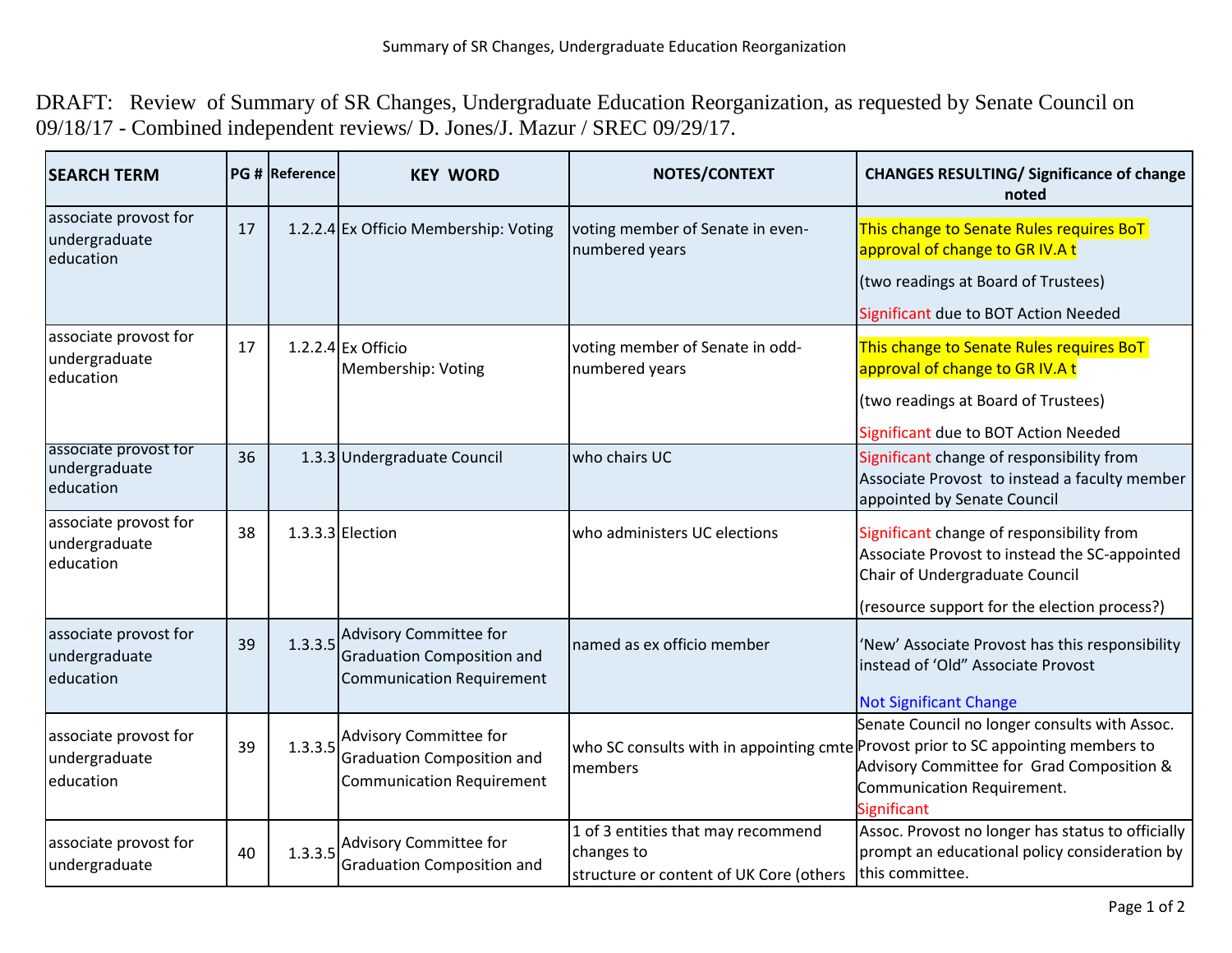Summary of SR Changes, Undergraduate Education Reorganization

|                                                     |    |                 |                                                         | <u>Summary or Six Changes, Ondergraduate Education Reorganization</u>                                |                                                                                                                                                                |
|-----------------------------------------------------|----|-----------------|---------------------------------------------------------|------------------------------------------------------------------------------------------------------|----------------------------------------------------------------------------------------------------------------------------------------------------------------|
| education                                           |    |                 | <b>Communication Requirement</b>                        | are itself and SC)                                                                                   | Significant change in faculty responsiblity                                                                                                                    |
| associate provost for<br>undergraduate<br>education | 50 |                 | 1.4.3.0 Senate UK Core Education<br>Committee (SUKCEC)  | serves as UKCEC chair                                                                                | Now Senate Council appoints the chair of the<br><b>UK Core Education Committee</b>                                                                             |
|                                                     |    |                 |                                                         |                                                                                                      | Significant change in faculty responsibility                                                                                                                   |
| associate provost for<br>undergraduate<br>education | 50 |                 | 1.4.3.0 Senate UK Core Education<br>Committee (SUKCEC)  | identifies the 4 ex officio members of<br><b>SUKCEC</b>                                              | Now Chair of the committee (instead of Assoc.<br>Provost) selects which 3 persons from Provost<br>areas will serve on the committee                            |
|                                                     |    |                 |                                                         |                                                                                                      | Significant change in responsibility for Faculty                                                                                                               |
| undergraduate<br>education                          | 50 |                 | 1.4.3.0 Senate UK Core Education<br>Committee (SUKCEC)  | ex officio member chosen from<br>Undergraduate<br>Education                                          | Ex officio member now chosen from Student<br>and Academic Life                                                                                                 |
|                                                     |    |                 |                                                         |                                                                                                      | <b>Not Significant Change</b>                                                                                                                                  |
| associate provost for<br>undergraduate<br>education | 51 |                 | 1.4.3.0 Senate UK Core Education<br>Committee (SUKCEC)  | through whom course<br>recommendations for changes to<br>teaching and content are sent by            | 'New' Associate Provost has this responsibility<br>instead of 'Old" Associate Provost                                                                          |
|                                                     |    |                 |                                                         | <b>SUKCEC</b> to units                                                                               | <b>Not Significant Change</b>                                                                                                                                  |
| Dean of Undergrad<br><b>Studies</b>                 | 51 | 5               | 1.4.3.1B Senate UK Core Education<br>Committee (SUKCEC) | Cause UK Core Educ Comm to<br>generate an educational policy<br>consideration                        | Is now Undergraduate Council, not Dean of<br>Undergrad Studies, that is authorized to cause<br>UK Core Comm to generate an educational<br>policy consideration |
|                                                     |    |                 |                                                         |                                                                                                      | Significant change in Faculty Responsibility AND<br><b>Question of Resources for change</b>                                                                    |
| Dean of Undergrad<br>studies                        | 51 | 1.4.3.1.<br>B.5 | Senate UK Core Education<br>Committee (SUKCEC)          | <b>Receives recommendations from UK</b><br>Core Educ Comm on individual cases<br>of temporary waiver | UK Core Comm now "reports" waivers to<br>Undergrad Council; unclear who makes the<br>decision on the waivers.                                                  |
|                                                     |    |                 |                                                         |                                                                                                      | Needs clarification of decision-making<br>responsibility                                                                                                       |
| associate provost for<br>undergraduate<br>education | 52 |                 | 1.4.3.1 Senate Admissions Advisory<br>Committee (SAAC)  | named as ex officio member                                                                           | 'New' Associate Provost has this responsibility<br>instead of 'Old" Associate Provost                                                                          |
|                                                     |    |                 |                                                         |                                                                                                      | <b>Not Significant Change</b>                                                                                                                                  |